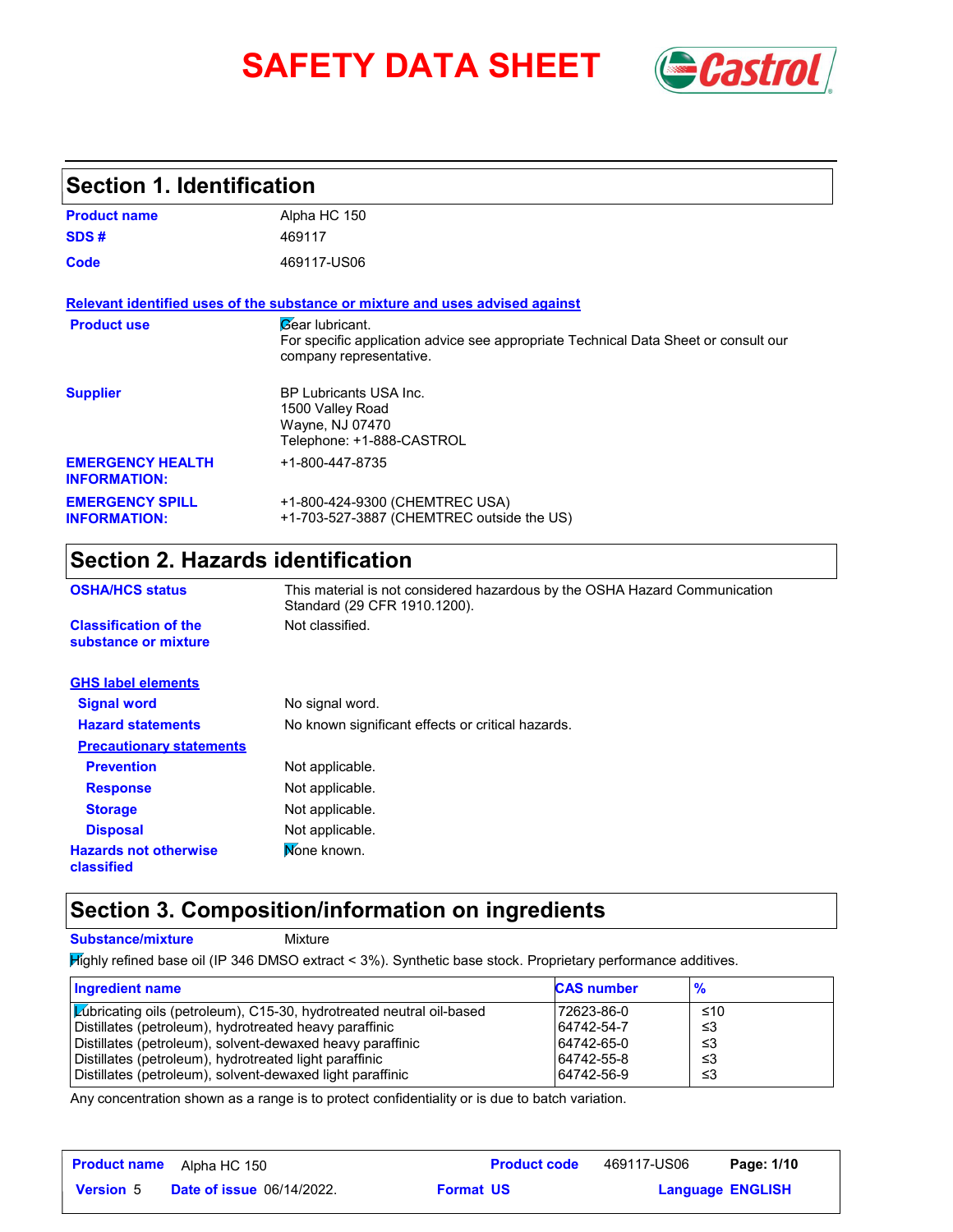### **Section 3. Composition/information on ingredients**

**There are no additional ingredients present which, within the current knowledge of the supplier and in the concentrations applicable, are classified as hazardous to health and hence require reporting in this section.**

**Occupational exposure limits, if available, are listed in Section 8.**

#### **Section 4. First aid measures**

#### **Description of necessary first aid measures**

| Eye contact                       | In case of contact, immediately flush eyes with plenty of water for at least 15 minutes.<br>Eyelids should be held away from the eyeball to ensure thorough rinsing. Check for and<br>remove any contact lenses. Get medical attention. |
|-----------------------------------|-----------------------------------------------------------------------------------------------------------------------------------------------------------------------------------------------------------------------------------------|
| <b>Skin contact</b>               | Wash skin thoroughly with soap and water or use recognized skin cleanser. Remove<br>contaminated clothing and shoes. Wash clothing before reuse. Clean shoes thoroughly<br>before reuse. Get medical attention if symptoms occur.       |
| <b>Inhalation</b>                 | If inhaled, remove to fresh air. Get medical attention if symptoms occur.                                                                                                                                                               |
| <b>Ingestion</b>                  | Do not induce vomiting unless directed to do so by medical personnel. Get medical<br>attention if symptoms occur.                                                                                                                       |
| <b>Protection of first-aiders</b> | No action shall be taken involving any personal risk or without suitable training.                                                                                                                                                      |

#### **Most important symptoms/effects, acute and delayed**

**See Section 11 for more detailed information on health effects and symptoms.**

#### **Indication of immediate medical attention and special treatment needed, if necessary**

| <b>Notes to physician</b>  | Treatment should in general be symptomatic and directed to relieving any effects. |
|----------------------------|-----------------------------------------------------------------------------------|
| <b>Specific treatments</b> | No specific treatment.                                                            |

## **Section 5. Fire-fighting measures**

| <b>Extinguishing media</b>                               |                                                                                                                                                                                                                                                                                                                                                                                                                                                                                                                                     |  |  |  |
|----------------------------------------------------------|-------------------------------------------------------------------------------------------------------------------------------------------------------------------------------------------------------------------------------------------------------------------------------------------------------------------------------------------------------------------------------------------------------------------------------------------------------------------------------------------------------------------------------------|--|--|--|
| <b>Suitable extinguishing</b><br>media                   | In case of fire, use foam, dry chemical or carbon dioxide extinguisher or spray.                                                                                                                                                                                                                                                                                                                                                                                                                                                    |  |  |  |
| <b>Unsuitable extinguishing</b><br>media                 | Do not use water jet.                                                                                                                                                                                                                                                                                                                                                                                                                                                                                                               |  |  |  |
| <b>Specific hazards arising</b><br>from the chemical     | Swarf fires - Neat metal working oils may fume, thermally decompose or ignite if they<br>come into contact with red hot swarf. To minimise the generation of red hot swarf ensure<br>that a sufficient flow of oil is correctly directed to the cutting edge of the tool to flood it<br>throughout cutting operations. As an additional precaution swarf should be regularly<br>cleared from the immediate area to prevent the risk of fire. In a fire or if heated, a<br>pressure increase will occur and the container may burst. |  |  |  |
| <b>Hazardous combustion</b><br>products                  | Combustion products may include the following:<br>carbon oxides (CO, CO <sub>2</sub> ) (carbon monoxide, carbon dioxide)                                                                                                                                                                                                                                                                                                                                                                                                            |  |  |  |
| <b>Special protective actions</b><br>for fire-fighters   | No action shall be taken involving any personal risk or without suitable training. Promptly<br>isolate the scene by removing all persons from the vicinity of the incident if there is a fire.                                                                                                                                                                                                                                                                                                                                      |  |  |  |
| <b>Special protective</b><br>equipment for fire-fighters | Fire-fighters should wear positive pressure self-contained breathing apparatus (SCBA)<br>and full turnout gear.                                                                                                                                                                                                                                                                                                                                                                                                                     |  |  |  |

#### **Section 6. Accidental release measures**

#### **Personal precautions, protective equipment and emergency procedures**

| For non-emergency<br>personnel  | No action shall be taken involving any personal risk or without suitable training.<br>Evacuate surrounding areas. Keep unnecessary and unprotected personnel from<br>entering. Do not touch or walk through spilled material. Put on appropriate personal<br>protective equipment. Floors may be slippery; use care to avoid falling. |
|---------------------------------|---------------------------------------------------------------------------------------------------------------------------------------------------------------------------------------------------------------------------------------------------------------------------------------------------------------------------------------|
| <b>For emergency responders</b> | If specialized clothing is required to deal with the spillage, take note of any information in<br>Section 8 on suitable and unsuitable materials. See also the information in "For non-<br>emergency personnel".                                                                                                                      |

|                  | <b>Product name</b> Alpha HC 150 |                  | <b>Product code</b> | 469117-US06             | Page: 2/10 |
|------------------|----------------------------------|------------------|---------------------|-------------------------|------------|
| <b>Version</b> 5 | <b>Date of issue 06/14/2022.</b> | <b>Format US</b> |                     | <b>Language ENGLISH</b> |            |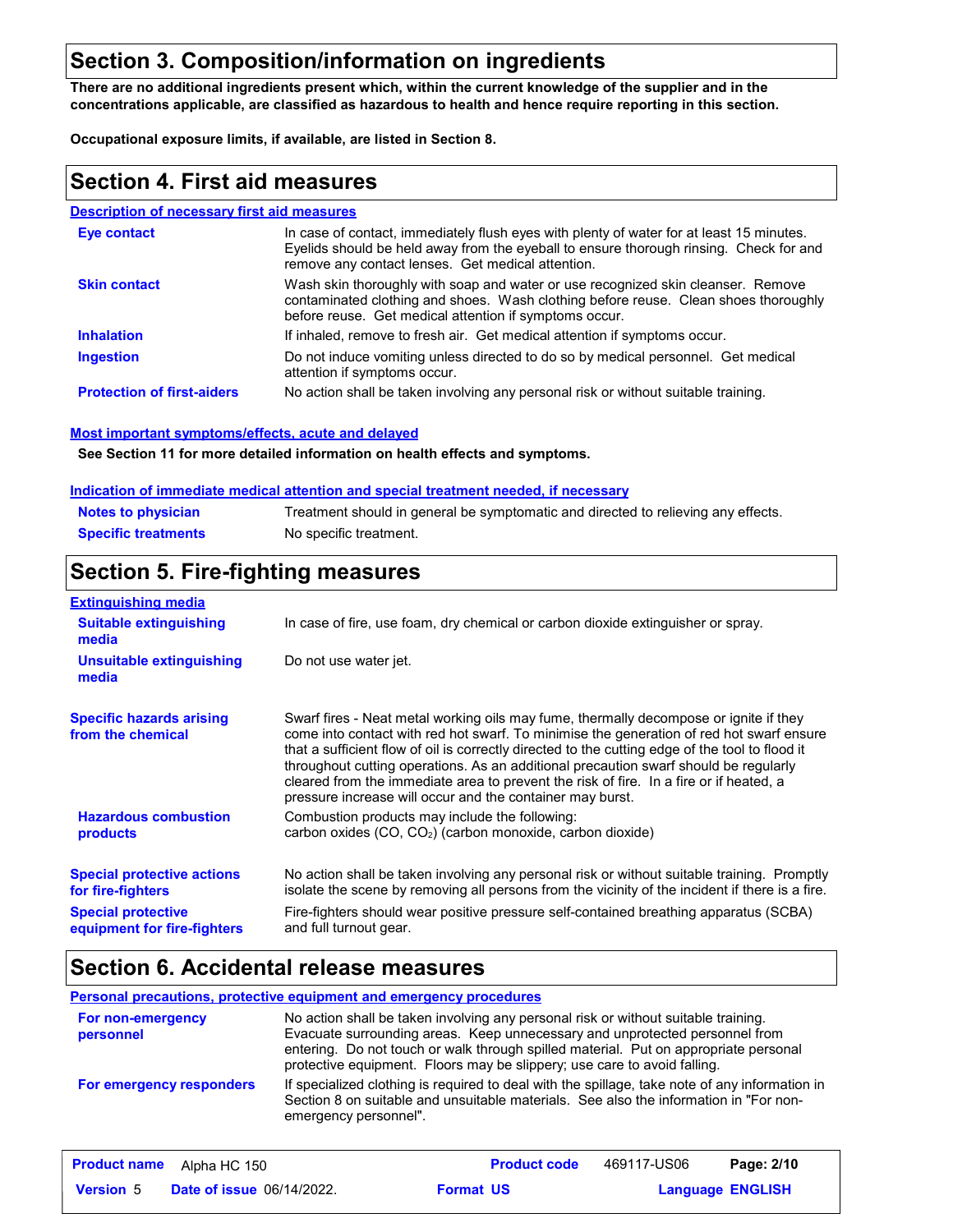### **Section 6. Accidental release measures**

| <b>Environmental precautions</b>                      | Avoid dispersal of spilled material and runoff and contact with soil, waterways, drains<br>and sewers. Inform the relevant authorities if the product has caused environmental<br>pollution (sewers, waterways, soil or air).                                                                                                                                                                      |
|-------------------------------------------------------|----------------------------------------------------------------------------------------------------------------------------------------------------------------------------------------------------------------------------------------------------------------------------------------------------------------------------------------------------------------------------------------------------|
| Methods and materials for containment and cleaning up |                                                                                                                                                                                                                                                                                                                                                                                                    |
| <b>Small spill</b>                                    | Stop leak if without risk. Move containers from spill area. Absorb with an inert material<br>and place in an appropriate waste disposal container. Dispose of via a licensed waste<br>disposal contractor.                                                                                                                                                                                         |
| Large spill                                           | Stop leak if without risk. Move containers from spill area. Prevent entry into sewers,<br>water courses, basements or confined areas. Contain and collect spillage with non-<br>combustible, absorbent material e.g. sand, earth, vermiculite or diatomaceous earth and<br>place in container for disposal according to local regulations. Dispose of via a licensed<br>waste disposal contractor. |

#### **Section 7. Handling and storage**

| <b>Precautions for safe handling</b>                                             |                                                                                                                                                                                                                                                                                                                                                                                                                                                                                                                                                                                                                                                                                                                                                                                                          |
|----------------------------------------------------------------------------------|----------------------------------------------------------------------------------------------------------------------------------------------------------------------------------------------------------------------------------------------------------------------------------------------------------------------------------------------------------------------------------------------------------------------------------------------------------------------------------------------------------------------------------------------------------------------------------------------------------------------------------------------------------------------------------------------------------------------------------------------------------------------------------------------------------|
| <b>Protective measures</b>                                                       | Put on appropriate personal protective equipment (see Section 8). Concentrations of<br>mist, fumes and vapors in enclosed spaces may result in the formation of explosive<br>atmospheres. Excessive splashing, agitation or heating must be avoided. During metal<br>working, solid particles from workpieces or tools will contaminate the fluid and may<br>cause abrasions of the skin. Where such abrasions result in a penetration of the skin,<br>first aid treatment should be applied as soon as reasonably possible. The presence of<br>certain metals in the workpiece or tool, such as chromium, cobalt and nickel, can<br>contaminate the metalworking fluid, as can bacteria, and as a result may induce allergic<br>and other skin reactions, especially if personal hygiene is inadequate. |
| <b>Advice on general</b><br>occupational hygiene                                 | Eating, drinking and smoking should be prohibited in areas where this material is<br>handled, stored and processed. Wash thoroughly after handling. Remove contaminated<br>clothing and protective equipment before entering eating areas. See also Section 8 for<br>additional information on hygiene measures.                                                                                                                                                                                                                                                                                                                                                                                                                                                                                         |
| <b>Conditions for safe storage.</b><br>including any<br><i>incompatibilities</i> | Store in accordance with local regulations. Store in original container protected from<br>direct sunlight in a dry, cool and well-ventilated area, away from incompatible materials<br>(see Section 10) and food and drink. Keep container tightly closed and sealed until<br>ready for use. Store and use only in equipment/containers designed for use with this<br>product. Containers that have been opened must be carefully resealed and kept upright<br>to prevent leakage. Do not store in unlabeled containers. Use appropriate containment<br>to avoid environmental contamination.                                                                                                                                                                                                            |
| <b>Not suitable</b>                                                              | Prolonged exposure to elevated temperature                                                                                                                                                                                                                                                                                                                                                                                                                                                                                                                                                                                                                                                                                                                                                               |

#### **Section 8. Exposure controls/personal protection**

**Control parameters**

#### **Occupational exposure limits**

Lubricating oils (petroleum), C15-30, hydrotreated neutral oil-based **ACGIH TLV (United States).**

TWA: 5 mg/m<sup>3</sup> 8 hours. Issued/Revised: 11/2009 Form: Inhalable fraction **OSHA PEL (United States).** TWA: 5 mg/m<sup>3</sup> 8 hours. Issued/Revised: 6/1993

Distillates (petroleum), hydrotreated heavy paraffinic **ACGIH TLV (United States).**

TWA: 5 mg/m<sup>3</sup> 8 hours. Issued/Revised: 11/2009 Form: Inhalable fraction **OSHA PEL (United States).** TWA: 5 mg/m<sup>3</sup> 8 hours. Issued/Revised: 6/1993

Distillates (petroleum), solvent-dewaxed heavy paraffinic **ACGIH TLV (United States).**

TWA: 5 mg/m<sup>3</sup> 8 hours. Issued/Revised: 11/2009 Form: Inhalable fraction

| <b>Product name</b> | Alpha HC 150                     |                  | <b>Product code</b> | 469117-US06             | Page: 3/10 |  |
|---------------------|----------------------------------|------------------|---------------------|-------------------------|------------|--|
| <b>Version 5</b>    | <b>Date of issue 06/14/2022.</b> | <b>Format US</b> |                     | <b>Language ENGLISH</b> |            |  |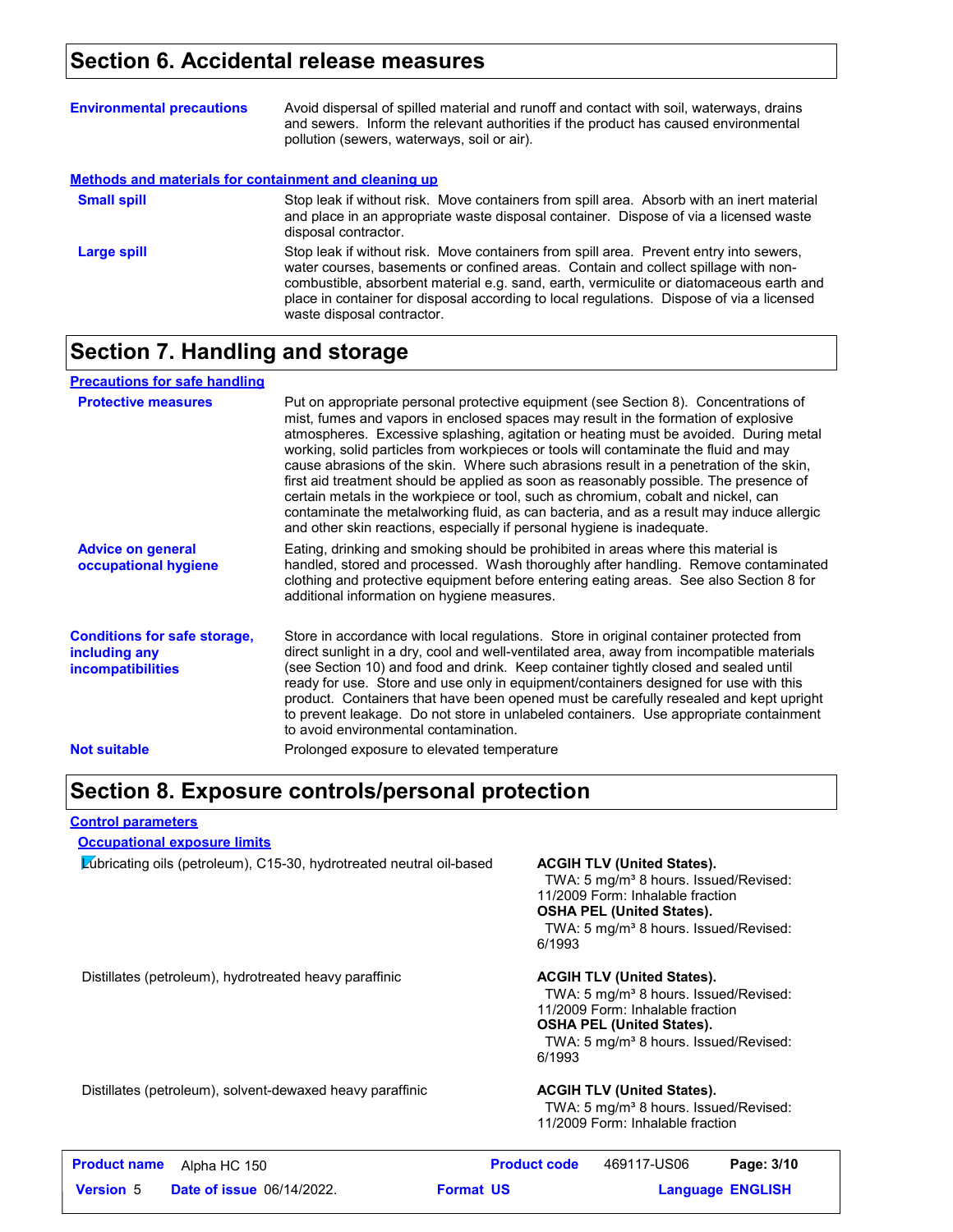|                                                           | Section 8. Exposure controls/personal protection                                                                                                                                                                                                                                                                              |                                                                                                                                                                                                                                                                                                                                                                                                                                                                                                                                                                                                                                                                                                                                                                                                                                                                                                      |
|-----------------------------------------------------------|-------------------------------------------------------------------------------------------------------------------------------------------------------------------------------------------------------------------------------------------------------------------------------------------------------------------------------|------------------------------------------------------------------------------------------------------------------------------------------------------------------------------------------------------------------------------------------------------------------------------------------------------------------------------------------------------------------------------------------------------------------------------------------------------------------------------------------------------------------------------------------------------------------------------------------------------------------------------------------------------------------------------------------------------------------------------------------------------------------------------------------------------------------------------------------------------------------------------------------------------|
|                                                           |                                                                                                                                                                                                                                                                                                                               | <b>OSHA PEL (United States).</b><br>TWA: 5 mg/m <sup>3</sup> 8 hours. Issued/Revised:<br>6/1993                                                                                                                                                                                                                                                                                                                                                                                                                                                                                                                                                                                                                                                                                                                                                                                                      |
| Distillates (petroleum), hydrotreated light paraffinic    |                                                                                                                                                                                                                                                                                                                               | <b>ACGIH TLV (United States).</b><br>TWA: 5 mg/m <sup>3</sup> 8 hours. Issued/Revised:<br>11/2009 Form: Inhalable fraction<br><b>OSHA PEL (United States).</b><br>TWA: 5 mg/m <sup>3</sup> 8 hours. Issued/Revised:<br>6/1993                                                                                                                                                                                                                                                                                                                                                                                                                                                                                                                                                                                                                                                                        |
| Distillates (petroleum), solvent-dewaxed light paraffinic |                                                                                                                                                                                                                                                                                                                               | <b>ACGIH TLV (United States).</b><br>TWA: 5 mg/m <sup>3</sup> 8 hours. Issued/Revised:<br>11/2009 Form: Inhalable fraction<br><b>OSHA PEL (United States).</b><br>TWA: 5 mg/m <sup>3</sup> 8 hours. Issued/Revised:<br>6/1993                                                                                                                                                                                                                                                                                                                                                                                                                                                                                                                                                                                                                                                                        |
| <b>Appropriate engineering</b><br><b>controls</b>         | organisation for standards.<br>concentrations below their respective occupational exposure limits.                                                                                                                                                                                                                            | All activities involving chemicals should be assessed for their risks to health, to ensure<br>exposures are adequately controlled. Personal protective equipment should only be<br>considered after other forms of control measures (e.g. engineering controls) have been<br>suitably evaluated. Personal protective equipment should conform to appropriate<br>standards, be suitable for use, be kept in good condition and properly maintained.<br>Your supplier of personal protective equipment should be consulted for advice on<br>selection and appropriate standards. For further information contact your national<br>Provide exhaust ventilation or other engineering controls to keep the relevant airborne<br>The final choice of protective equipment will depend upon a risk assessment. It is<br>important to ensure that all items of personal protective equipment are compatible. |
| <b>Environmental exposure</b><br>controls                 | Emissions from ventilation or work process equipment should be checked to ensure they<br>comply with the requirements of environmental protection legislation. In some cases,<br>fume scrubbers, filters or engineering modifications to the process equipment will be<br>necessary to reduce emissions to acceptable levels. |                                                                                                                                                                                                                                                                                                                                                                                                                                                                                                                                                                                                                                                                                                                                                                                                                                                                                                      |
| <b>Individual protection measures</b>                     |                                                                                                                                                                                                                                                                                                                               |                                                                                                                                                                                                                                                                                                                                                                                                                                                                                                                                                                                                                                                                                                                                                                                                                                                                                                      |
| <b>Hygiene measures</b>                                   | showers are close to the workstation location.                                                                                                                                                                                                                                                                                | Wash hands, forearms and face thoroughly after handling chemical products, before<br>eating, smoking and using the lavatory and at the end of the working period.<br>Appropriate techniques should be used to remove potentially contaminated clothing.<br>Wash contaminated clothing before reusing.  Ensure that eyewash stations and safety                                                                                                                                                                                                                                                                                                                                                                                                                                                                                                                                                       |
| <b>Eye/face protection</b>                                | Safety glasses with side shields.                                                                                                                                                                                                                                                                                             |                                                                                                                                                                                                                                                                                                                                                                                                                                                                                                                                                                                                                                                                                                                                                                                                                                                                                                      |
| <b>Skin protection</b><br><b>Hand protection</b>          | manufacturer and with a full assessment of the working conditions.                                                                                                                                                                                                                                                            | Wear protective gloves if prolonged or repeated contact is likely. Wear chemical<br>resistant gloves. Recommended: Nitrile gloves. The correct choice of protective gloves<br>depends upon the chemicals being handled, the conditions of work and use, and the<br>condition of the gloves (even the best chemically resistant glove will break down after<br>repeated chemical exposures). Most gloves provide only a short time of protection<br>before they must be discarded and replaced. Because specific work environments and<br>material handling practices vary, safety procedures should be developed for each<br>intended application. Gloves should therefore be chosen in consultation with the supplier/                                                                                                                                                                              |
| <b>Body protection</b>                                    | Use of protective clothing is good industrial practice.<br>this product.<br>suits and boots will be required.                                                                                                                                                                                                                 | Personal protective equipment for the body should be selected based on the task being<br>performed and the risks involved and should be approved by a specialist before handling<br>Cotton or polyester/cotton overalls will only provide protection against light superficial<br>contamination that will not soak through to the skin. Overalls should be laundered on a<br>regular basis. When the risk of skin exposure is high (e.g. when cleaning up spillages or<br>if there is a risk of splashing) then chemical resistant aprons and/or impervious chemical                                                                                                                                                                                                                                                                                                                                 |

|                  | <b>Product name</b> Alpha HC 150 |                  | <b>Product code</b> | 469117-US06             | Page: 4/10 |  |
|------------------|----------------------------------|------------------|---------------------|-------------------------|------------|--|
| <b>Version 5</b> | <b>Date of issue 06/14/2022.</b> | <b>Format US</b> |                     | <b>Language ENGLISH</b> |            |  |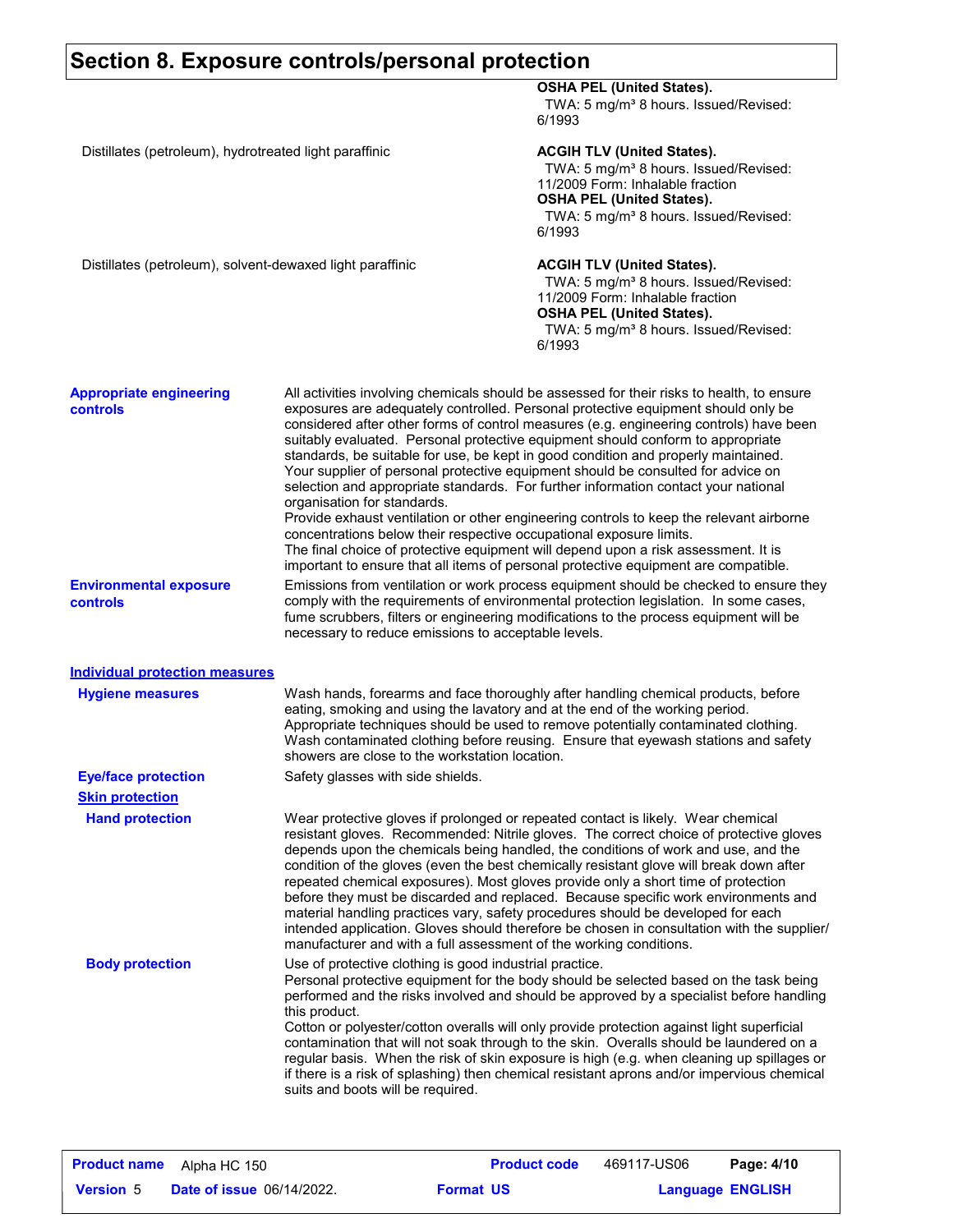## **Section 8. Exposure controls/personal protection**

| <b>Other skin protection</b>  | Appropriate footwear and any additional skin protection measures should be selected<br>based on the task being performed and the risks involved and should be approved by a<br>specialist before handling this product.                                                                                                                                                                                                                                                                                                                                                                                                                                                                                                                                                                                                                                                                                                                                                                                                                                                                                                                                                             |
|-------------------------------|-------------------------------------------------------------------------------------------------------------------------------------------------------------------------------------------------------------------------------------------------------------------------------------------------------------------------------------------------------------------------------------------------------------------------------------------------------------------------------------------------------------------------------------------------------------------------------------------------------------------------------------------------------------------------------------------------------------------------------------------------------------------------------------------------------------------------------------------------------------------------------------------------------------------------------------------------------------------------------------------------------------------------------------------------------------------------------------------------------------------------------------------------------------------------------------|
| <b>Respiratory protection</b> | In case of insufficient ventilation, wear suitable respiratory equipment.<br>For protection against metal working fluids, respiratory protection that is classified as<br>"resistant to oil" (class R) or oil proof (class P) should be selected where appropriate.<br>Depending on the level of airborne contaminants, an air-purifying, half-mask respirator<br>(with HEPA filter) including disposable (P- or R-series) (for oil mists less than 50mg/m3),<br>or any powered, air-purifying respirator equipped with hood or helmet and HEPA filter<br>(for oil mists less than 125 mg/m3).<br>Where organic vapours are a potential hazard during metalworking operations, a<br>combination particulate and organic vapour filter may be necessary.<br>The correct choice of respiratory protection depends upon the chemicals being handled.<br>the conditions of work and use, and the condition of the respiratory equipment. Safety<br>procedures should be developed for each intended application. Respiratory protection<br>equipment should therefore be chosen in consultation with the supplier/manufacturer<br>and with a full assessment of the working conditions. |

## **Section 9. Physical and chemical properties**

The conditions of measurement of all properties are at standard temperature and pressure unless otherwise indicated.

| <b>Appearance</b>                                                 |                                                           |                        |
|-------------------------------------------------------------------|-----------------------------------------------------------|------------------------|
| <b>Physical state</b>                                             | Liquid.                                                   |                        |
| Color                                                             | Amber.                                                    |                        |
| Odor                                                              | Not available.                                            |                        |
| <b>Odor threshold</b>                                             | Not available.                                            |                        |
| рH                                                                | Mot applicable.                                           |                        |
| <b>Melting point/freezing point</b>                               | Not available.                                            |                        |
| <b>Boiling point, initial boiling</b><br>point, and boiling range | Not available.                                            |                        |
| <b>Flash point</b><br><b>Pour point</b>                           | Open cup: >210°C (>410°F) [Cleveland]<br>-40 $^{\circ}$ C |                        |
| <b>Evaporation rate</b>                                           | Not available.                                            |                        |
| <b>Flammability</b>                                               | Not applicable. Based on - Physical state                 |                        |
| Lower and upper explosion<br>limit/flammability limit             | Not available.                                            |                        |
| <b>Vapor pressure</b>                                             |                                                           | Vapor Pressure at 20°C |

|                                                                                        | Vapor Pressure at 20°C |         | Vapor pressure at 50°C |          |     |               |
|----------------------------------------------------------------------------------------|------------------------|---------|------------------------|----------|-----|---------------|
| <b>Ingredient name</b>                                                                 | mm Hg                  | kPa     | <b>Method</b>          | mm<br>Hg | kPa | <b>Method</b> |
| <b>Z</b> ibricating oils<br>(petroleum), C20-50,<br>hydrotreated neutral oil-<br>based | 0.08                   | < 0.011 | <b>ASTM D 5191</b>     |          |     |               |
| Lubricating oils<br>(petroleum), C15-30,<br>hydrotreated neutral oil-<br>based         | < 0.08                 | < 0.011 | <b>ASTM D 5191</b>     |          |     |               |
| Distillates (petroleum),<br>hydrotreated heavy<br>paraffinic                           | < 0.08                 | < 0.011 | <b>ASTM D 5191</b>     |          |     |               |
| Distillates (petroleum),<br>solvent-dewaxed heavy<br>paraffinic                        | < 0.08                 | < 0.011 | <b>ASTM D 5191</b>     |          |     |               |
| Distillates (petroleum),<br>hydrotreated light<br>paraffinic                           | 0.08                   | < 0.011 | <b>ASTM D 5191</b>     |          |     |               |

## **Relative vapor density**

Not available.

**Density** <1000 kg/m<sup>3</sup> (<1 g/cm<sup>3</sup>) at 15.6°C

| <b>Product name</b> | Alpha HC 150                     | <b>Product code</b> | 469117-US06             | Page: 5/10 |  |
|---------------------|----------------------------------|---------------------|-------------------------|------------|--|
| <b>Version 5</b>    | <b>Date of issue 06/14/2022.</b> | <b>Format US</b>    | <b>Language ENGLISH</b> |            |  |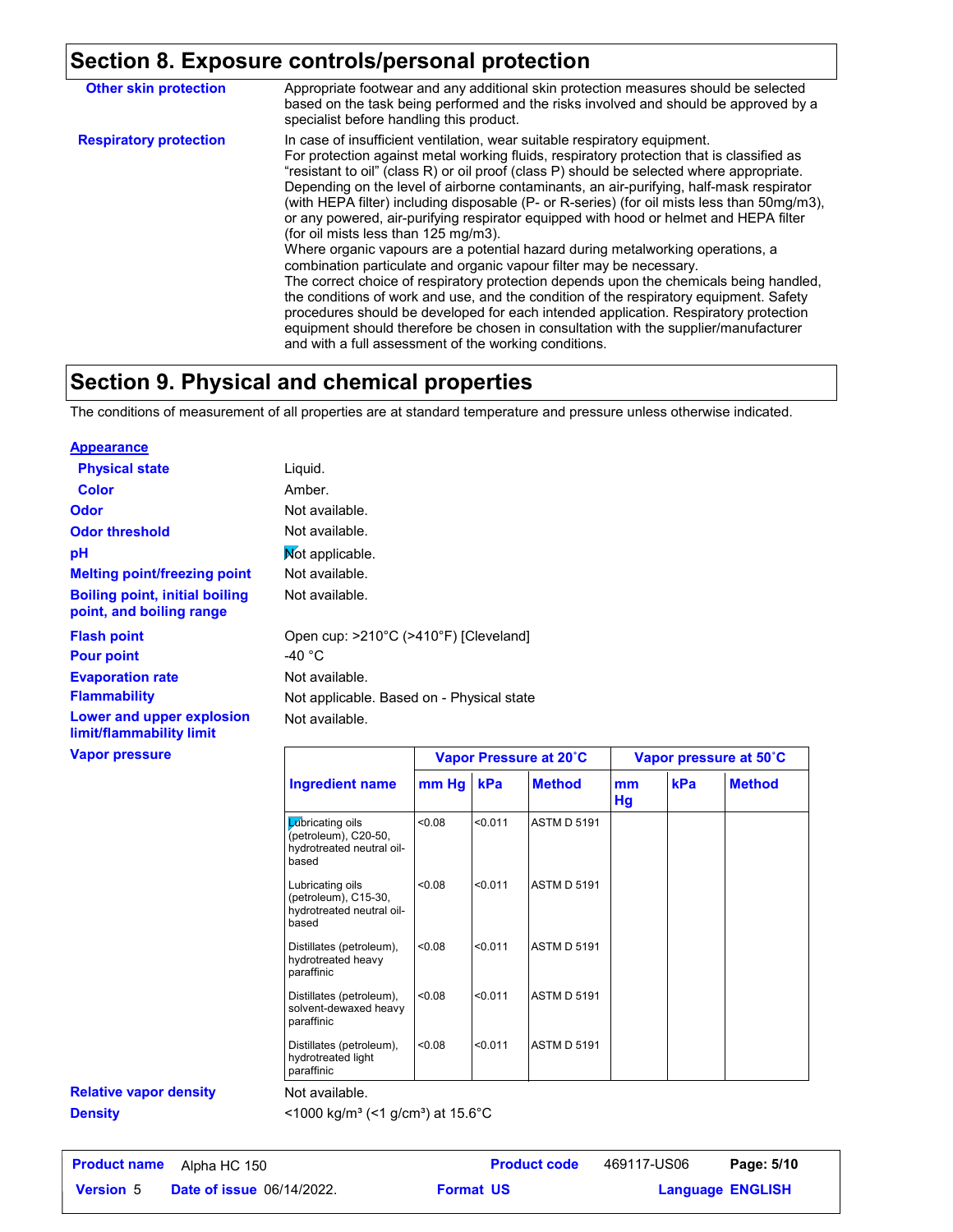## **Section 9. Physical and chemical properties**

| <b>Solubility</b>                                 | insoluble in water.                                                                                                     |
|---------------------------------------------------|-------------------------------------------------------------------------------------------------------------------------|
| <b>Partition coefficient: n-</b><br>octanol/water | Mot applicable.                                                                                                         |
| <b>Auto-ignition temperature</b>                  | Not available.                                                                                                          |
| <b>Decomposition temperature</b>                  | Not available.                                                                                                          |
| <b>Viscosity</b>                                  | Kinematic: 153 mm <sup>2</sup> /s (153 cSt) at $40^{\circ}$ C<br>Kinematic: 18.7 mm <sup>2</sup> /s (18.7 cSt) at 100°C |
| <b>Particle characteristics</b>                   |                                                                                                                         |
| <b>Median particle size</b>                       | Not applicable.                                                                                                         |

## **Section 10. Stability and reactivity**

| <b>Reactivity</b>                                   | No specific test data available for this product. Refer to Conditions to avoid and<br>Incompatible materials for additional information.                                |
|-----------------------------------------------------|-------------------------------------------------------------------------------------------------------------------------------------------------------------------------|
| <b>Chemical stability</b>                           | The product is stable.                                                                                                                                                  |
| <b>Possibility of hazardous</b><br><b>reactions</b> | Under normal conditions of storage and use, hazardous reactions will not occur.<br>Under normal conditions of storage and use, hazardous polymerization will not occur. |
| <b>Conditions to avoid</b>                          | Avoid all possible sources of ignition (spark or flame).                                                                                                                |
| <b>Incompatible materials</b>                       | Reactive or incompatible with the following materials: oxidizing materials.                                                                                             |
| <b>Hazardous decomposition</b><br>products          | Under normal conditions of storage and use, hazardous decomposition products should<br>not be produced.                                                                 |

## **Section 11. Toxicological information**

#### **Information on toxicological effects**

#### **Aspiration hazard**

| <b>Name</b>                                                                                                         | <b>Result</b>                                                                  |
|---------------------------------------------------------------------------------------------------------------------|--------------------------------------------------------------------------------|
| <b>Zubricating oils (petroleum), C15-30, hydrotreated neutral oil-based</b>                                         | <b>ASPIRATION HAZARD - Category 1</b>                                          |
| Distillates (petroleum), hydrotreated heavy paraffinic<br>Distillates (petroleum), solvent-dewaxed heavy paraffinic | <b>ASPIRATION HAZARD - Category 1</b><br><b>ASPIRATION HAZARD - Category 1</b> |
| Distillates (petroleum), hydrotreated light paraffinic                                                              | <b>ASPIRATION HAZARD - Category 1</b>                                          |
| Distillates (petroleum), solvent-dewaxed light paraffinic                                                           | <b>ASPIRATION HAZARD - Category 1</b>                                          |

| <b>Information on the likely</b><br>routes of exposure | Routes of entry anticipated: Dermal, Inhalation.                                                  |  |  |  |  |
|--------------------------------------------------------|---------------------------------------------------------------------------------------------------|--|--|--|--|
| <b>Potential acute health effects</b>                  |                                                                                                   |  |  |  |  |
| <b>Eye contact</b>                                     | No known significant effects or critical hazards.                                                 |  |  |  |  |
| <b>Skin contact</b>                                    | No known significant effects or critical hazards.                                                 |  |  |  |  |
| <b>Inhalation</b>                                      | Vapor inhalation under ambient conditions is not normally a problem due to low vapor<br>pressure. |  |  |  |  |
| <b>Ingestion</b>                                       | No known significant effects or critical hazards.                                                 |  |  |  |  |
|                                                        | <u>Symptoms related to the physical, chemical and toxicological characteristics</u>               |  |  |  |  |
| Eye contact                                            | No specific data.                                                                                 |  |  |  |  |
| <b>Skin contact</b>                                    | Adverse symptoms may include the following:<br>irritation<br>dryness<br>cracking                  |  |  |  |  |
| <b>Inhalation</b>                                      | No specific data.                                                                                 |  |  |  |  |
| Ingestion                                              | No specific data.                                                                                 |  |  |  |  |
| <b>Product name</b><br>Alpha HC 150                    | <b>Product code</b><br>469117-US06<br>Page: 6/10                                                  |  |  |  |  |

**Date of issue** 06/14/2022. **Version** 5 **Format Language Language ENGLISH Format US**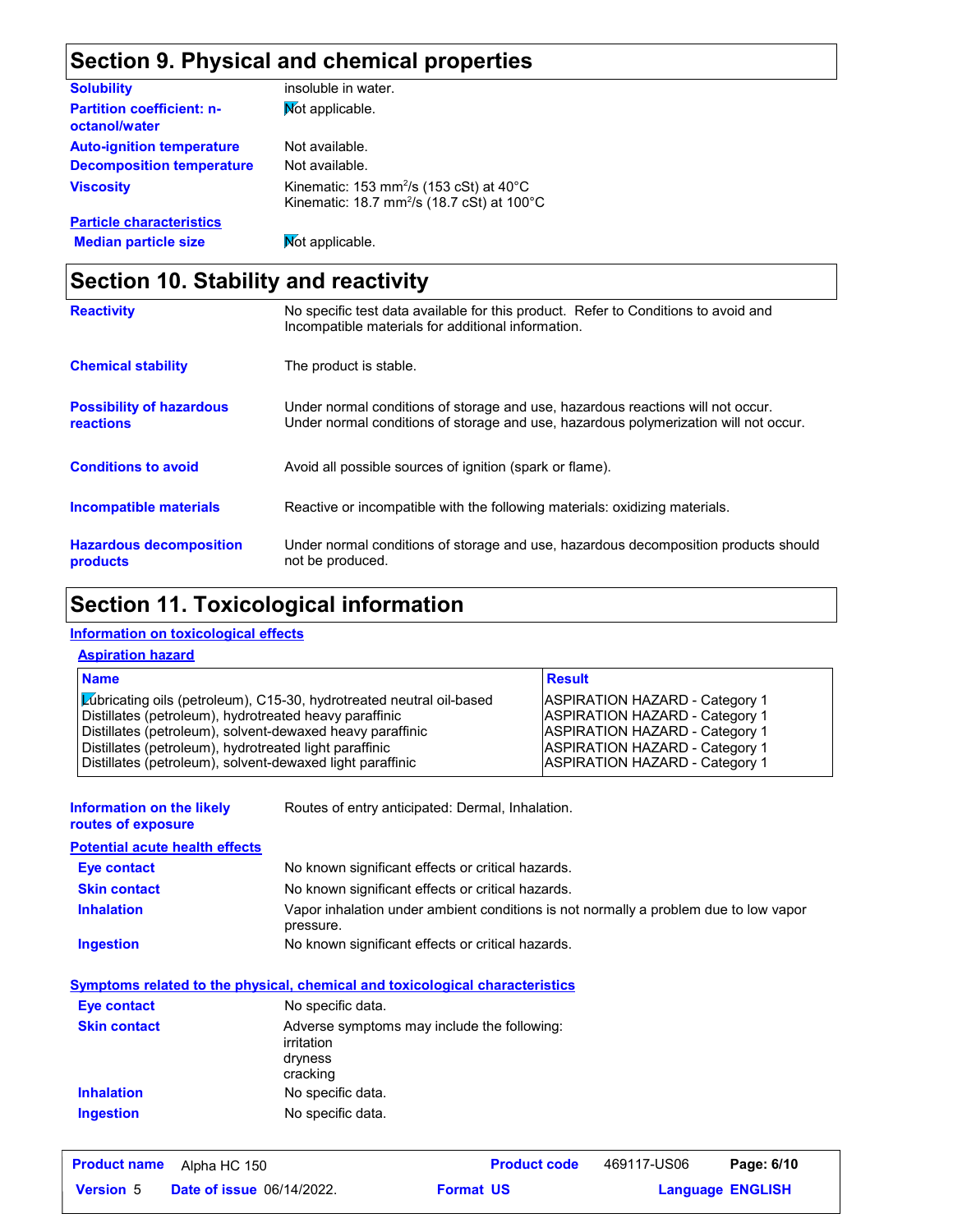## **Section 11. Toxicological information**

#### **Delayed and immediate effects and also chronic effects from short and long term exposure**

| <b>Short term exposure</b>                   |                                                   |
|----------------------------------------------|---------------------------------------------------|
| <b>Potential immediate</b><br>effects        | Not available.                                    |
| <b>Potential delayed effects</b>             | Not available.                                    |
| Long term exposure                           |                                                   |
| <b>Potential immediate</b><br><b>effects</b> | Not available.                                    |
| <b>Potential delayed effects</b>             | Not available.                                    |
| <b>Potential chronic health effects</b>      |                                                   |
| General                                      | No known significant effects or critical hazards. |
| <b>Carcinogenicity</b>                       | No known significant effects or critical hazards. |
| <b>Mutagenicity</b>                          | No known significant effects or critical hazards. |
| <b>Teratogenicity</b>                        | No known significant effects or critical hazards. |
| <b>Developmental effects</b>                 | No known significant effects or critical hazards. |
| <b>Fertility effects</b>                     | No known significant effects or critical hazards. |
|                                              |                                                   |

#### **Numerical measures of toxicity**

**Acute toxicity estimates**

Not available.

## **Section 12. Ecological information**

#### **Toxicity**

No testing has been performed by the manufacturer.

#### **Persistence and degradability**

Not expected to be rapidly degradable.

#### **Bioaccumulative potential**

This product is not expected to bioaccumulate through food chains in the environment.

| <b>Mobility in soil</b>                                 |                                                                                                                           |
|---------------------------------------------------------|---------------------------------------------------------------------------------------------------------------------------|
| <b>Soil/water partition</b><br><b>coefficient (Koc)</b> | Not available.                                                                                                            |
| <b>Mobility</b>                                         | Spillages may penetrate the soil causing ground water contamination.                                                      |
| <b>Other adverse effects</b>                            | No known significant effects or critical hazards.                                                                         |
| <b>Other ecological information</b>                     | Spills may form a film on water surfaces causing physical damage to organisms. Oxygen<br>transfer could also be impaired. |

## **Section 13. Disposal considerations**

| <b>Disposal methods</b> | The generation of waste should be avoided or minimized wherever possible. Significant<br>quantities of waste product residues should not be disposed of via the foul sewer but<br>processed in a suitable effluent treatment plant. Dispose of surplus and non-recyclable<br>products via a licensed waste disposal contractor. Disposal of this product, solutions<br>and any by-products should at all times comply with the requirements of environmental<br>protection and waste disposal legislation and any regional local authority requirements.<br>Waste packaging should be recycled. Incineration or landfill should only be considered<br>when recycling is not feasible. This material and its container must be disposed of in a |
|-------------------------|------------------------------------------------------------------------------------------------------------------------------------------------------------------------------------------------------------------------------------------------------------------------------------------------------------------------------------------------------------------------------------------------------------------------------------------------------------------------------------------------------------------------------------------------------------------------------------------------------------------------------------------------------------------------------------------------------------------------------------------------|
|                         | safe way. Empty containers or liners may retain some product residues. Avoid dispersal                                                                                                                                                                                                                                                                                                                                                                                                                                                                                                                                                                                                                                                         |

|                  | <b>Product name</b> Alpha HC 150 | <b>Product code</b> | 469117-US06 | Page: 7/10              |
|------------------|----------------------------------|---------------------|-------------|-------------------------|
| <b>Version 5</b> | <b>Date of issue 06/14/2022.</b> | <b>Format US</b>    |             | <b>Language ENGLISH</b> |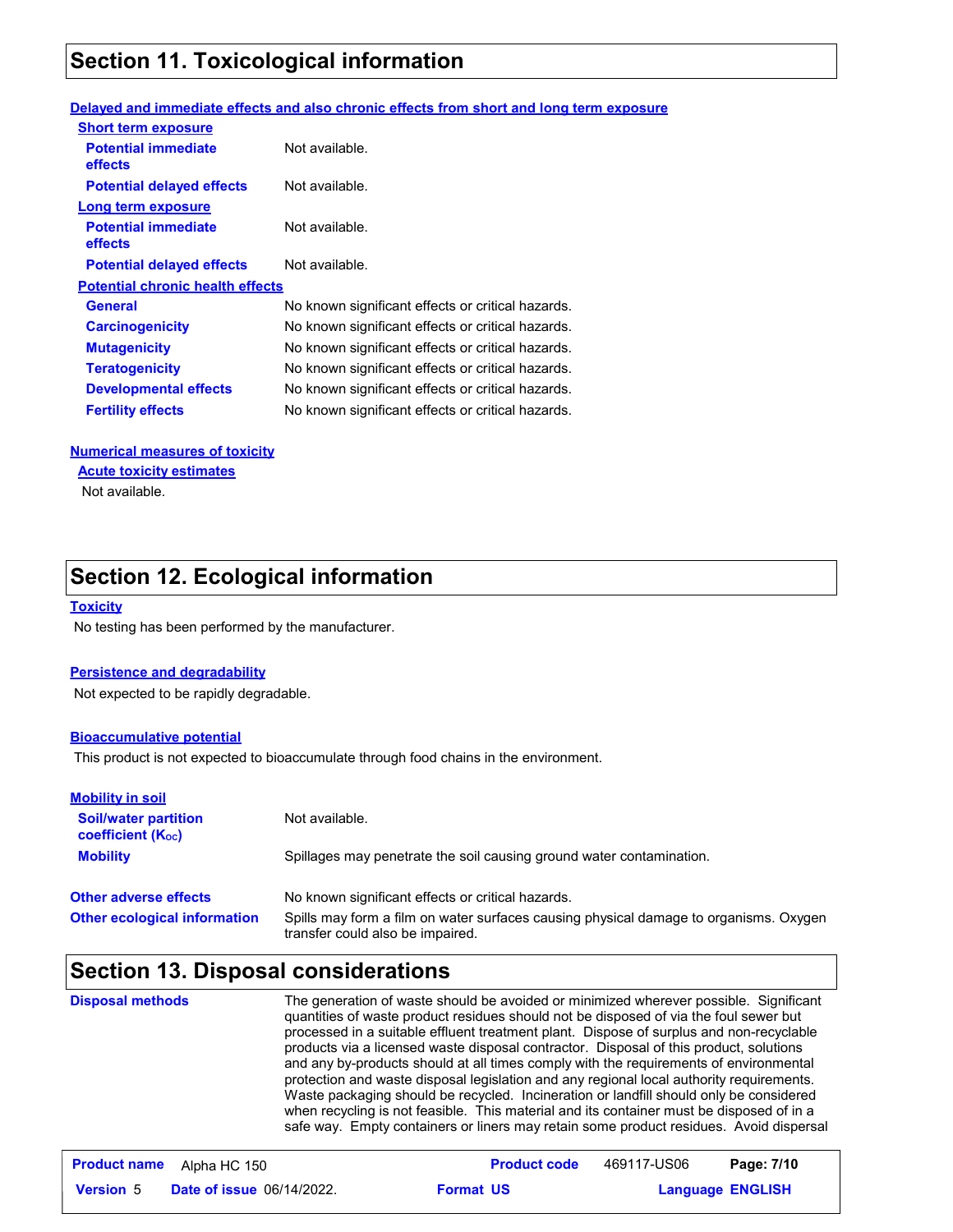#### **Section 13. Disposal considerations**

of spilled material and runoff and contact with soil, waterways, drains and sewers.

#### **Section 14. Transport information**

|                                         | <b>DOT Classification</b> | <b>TDG Classification</b> | <b>IMDG</b>              | <b>IATA</b>    |
|-----------------------------------------|---------------------------|---------------------------|--------------------------|----------------|
| <b>UN number</b>                        | Not regulated.            | Not regulated.            | Not regulated.           | Not regulated. |
| <b>UN proper</b><br>shipping name       |                           |                           |                          |                |
| <b>Transport</b><br>hazard class(es)    |                           |                           |                          |                |
| <b>Packing group</b>                    |                           | $\overline{a}$            | $\overline{\phantom{0}}$ | ۰              |
| <b>Environmental</b><br>hazards         | No.                       | No.                       | No.                      | No.            |
| <b>Additional</b><br><b>information</b> |                           |                           | $\overline{a}$           |                |

**Special precautions for user** Not available.

**Transport in bulk according to IMO instruments** Not available.

## **Section 15. Regulatory information**

| <b>U.S. Federal regulations</b>               |                                                                                                                                                                                                                                                                   |
|-----------------------------------------------|-------------------------------------------------------------------------------------------------------------------------------------------------------------------------------------------------------------------------------------------------------------------|
| <b>United States inventory</b><br>(TSCA 8b)   | All components are active or exempted.                                                                                                                                                                                                                            |
| <b>SARA 302/304</b>                           |                                                                                                                                                                                                                                                                   |
| <b>Composition/information on ingredients</b> |                                                                                                                                                                                                                                                                   |
| No products were found.                       |                                                                                                                                                                                                                                                                   |
| <b>SARA 311/312</b>                           |                                                                                                                                                                                                                                                                   |
| <b>Classification</b>                         | Not applicable.                                                                                                                                                                                                                                                   |
| <b>SARA 313</b>                               |                                                                                                                                                                                                                                                                   |
| <b>Form R - Reporting</b><br>requirements     | This product does not contain any hazardous ingredients at or above regulated<br>thresholds.                                                                                                                                                                      |
| <b>Supplier notification</b>                  | This product does not contain any hazardous ingredients at or above regulated<br>thresholds.                                                                                                                                                                      |
| <b>State regulations</b>                      |                                                                                                                                                                                                                                                                   |
| <b>Massachusetts</b>                          | The following components are listed: OIL MIST, MINERAL; OIL MIST, MINERAL; OIL<br>MIST, MINERAL; OIL MIST, MINERAL; MINERAL OIL, PETROLEUM DISTILLATES,<br>HYDROTREATED LIGHT PARAFFINIC; MINERAL OIL, PETROLEUM DISTILLATES,<br>SOLVENT-DEWAXED LIGHT PARAFFINIC |
| <b>New Jersey</b>                             | The following components are listed: MINERAL OIL (UNTREATED and MILDLY<br>TREATED)                                                                                                                                                                                |
| <b>Pennsylvania</b>                           | None of the components are listed.                                                                                                                                                                                                                                |
| <b>California Prop. 65</b>                    |                                                                                                                                                                                                                                                                   |
|                                               | <b>A WARNING</b> : This product can expose you to chemicals including Ethylene oxide, which is known to the State of<br>California to cause cancer and birth defects or other reproductive harm. This product can expose you to chemicals                         |

California to cause cancer and birth defects or other reproductive harm. This product can expose you to chemicals including Ethyl acrylate, Ethyl acrylate, Propylene oxide and 1,4-Dioxane, which are known to the State of California to cause cancer, and Ethylene Glycol, which is known to the State of California to cause birth defects or other reproductive harm. For more information go to www.P65Warnings.ca.gov.

| <b>Product name</b> | Alpha HC 150                     |                  | <b>Product code</b> | 469117-US06             | Page: 8/10 |
|---------------------|----------------------------------|------------------|---------------------|-------------------------|------------|
| <b>Version</b> 5    | <b>Date of issue 06/14/2022.</b> | <b>Format US</b> |                     | <b>Language ENGLISH</b> |            |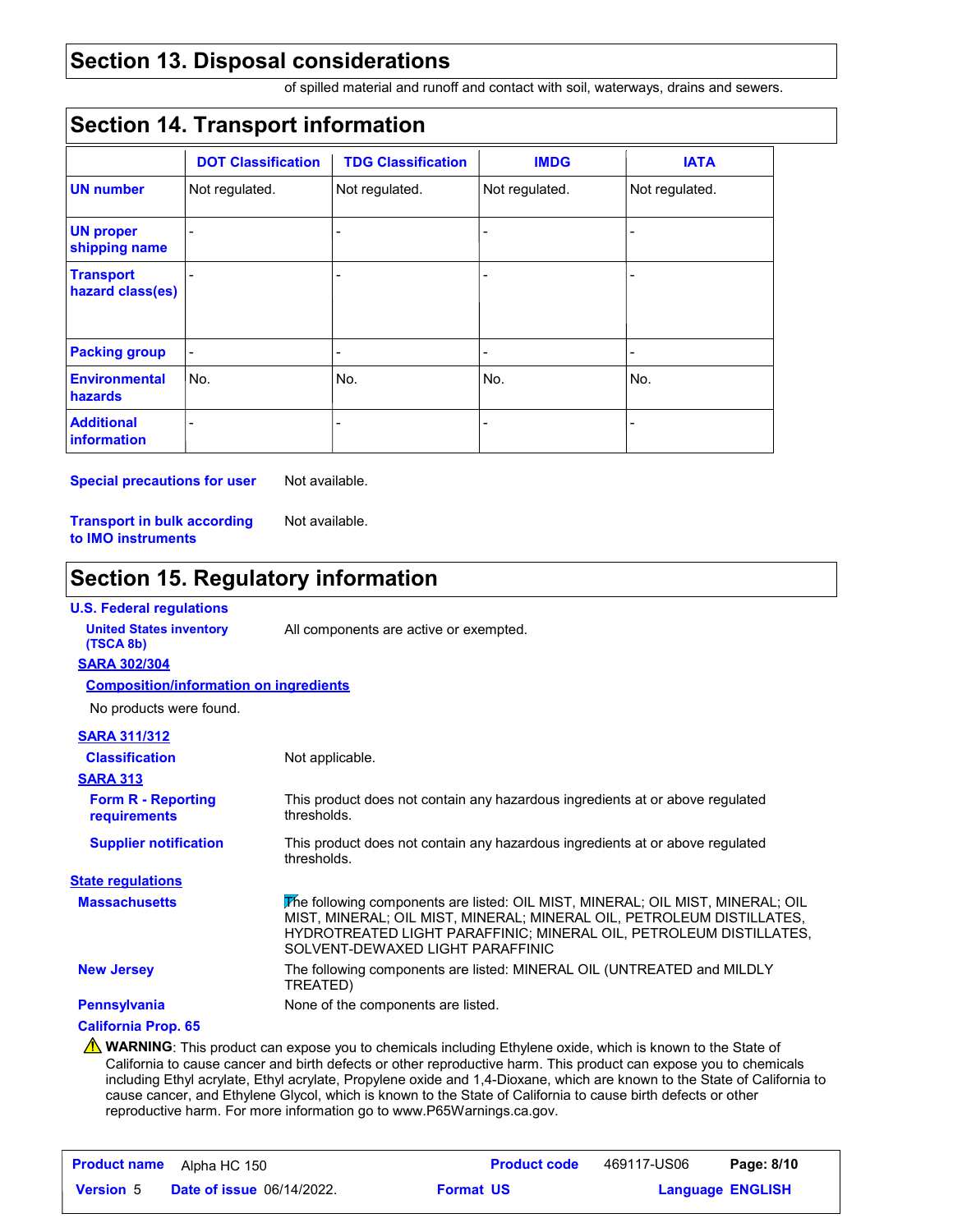### **Section 15. Regulatory information**

#### **Other regulations**

| <b>Australia inventory (AIIC)</b>                               | All components are listed or exempted.      |
|-----------------------------------------------------------------|---------------------------------------------|
| <b>Canada inventory</b>                                         | All components are listed or exempted.      |
| <b>China inventory (IECSC)</b>                                  | All components are listed or exempted.      |
| <b>Japan inventory (CSCL)</b>                                   | All components are listed or exempted.      |
| <b>Korea inventory (KECI)</b>                                   | All components are listed or exempted.      |
| <b>Philippines inventory</b><br>(PICCS)                         | All components are listed or exempted.      |
| <b>Taiwan Chemical</b><br><b>Substances Inventory</b><br>(TCSI) | All components are listed or exempted.      |
| <b>REACH Status</b>                                             | For the REACH status of this product please |

**PEACH Status For the Reach status is please consult your company contact, as** identified in Section 1.

### **Section 16. Other information**

**National Fire Protection Association (U.S.A.)**



| <b>History</b>                    |                                                                                                                                                                                                                                                                                                                                                                                                                                                                                                                                                                                                                                                                                                                                                                                                                                                                                                                                                                                                                                                                                                                                                                                                                                                                                                  |
|-----------------------------------|--------------------------------------------------------------------------------------------------------------------------------------------------------------------------------------------------------------------------------------------------------------------------------------------------------------------------------------------------------------------------------------------------------------------------------------------------------------------------------------------------------------------------------------------------------------------------------------------------------------------------------------------------------------------------------------------------------------------------------------------------------------------------------------------------------------------------------------------------------------------------------------------------------------------------------------------------------------------------------------------------------------------------------------------------------------------------------------------------------------------------------------------------------------------------------------------------------------------------------------------------------------------------------------------------|
| Date of issue/Date of<br>revision | 06/14/2022.                                                                                                                                                                                                                                                                                                                                                                                                                                                                                                                                                                                                                                                                                                                                                                                                                                                                                                                                                                                                                                                                                                                                                                                                                                                                                      |
| Date of previous issue            | 04/15/2020.                                                                                                                                                                                                                                                                                                                                                                                                                                                                                                                                                                                                                                                                                                                                                                                                                                                                                                                                                                                                                                                                                                                                                                                                                                                                                      |
| <b>Prepared by</b>                | <b>Product Stewardship</b>                                                                                                                                                                                                                                                                                                                                                                                                                                                                                                                                                                                                                                                                                                                                                                                                                                                                                                                                                                                                                                                                                                                                                                                                                                                                       |
| <b>Key to abbreviations</b>       | ACGIH = American Conference of Industrial Hygienists<br>ATE = Acute Toxicity Estimate<br><b>BCF</b> = Bioconcentration Factor<br>CAS Number = Chemical Abstracts Service Registry Number<br>GHS = Globally Harmonized System of Classification and Labelling of Chemicals<br>IATA = International Air Transport Association<br>IBC = Intermediate Bulk Container<br><b>IMDG = International Maritime Dangerous Goods</b><br>LogPow = logarithm of the octanol/water partition coefficient<br>MARPOL = International Convention for the Prevention of Pollution From Ships, 1973 as<br>modified by the Protocol of 1978. ("Marpol" = marine pollution)<br>OEL = Occupational Exposure Limit<br>SDS = Safety Data Sheet<br>STEL = Short term exposure limit<br>TWA = Time weighted average<br>$UN = United Nations$<br>UN Number = United Nations Number, a four digit number assigned by the United<br>Nations Committee of Experts on the Transport of Dangerous Goods.<br>Varies = may contain one or more of the following 64741-88-4, 64741-89-5, 64741-95-3,<br>64741-96-4, 64742-01-4, 64742-44-5, 64742-45-6, 64742-52-5, 64742-53-6, 64742-54-7,<br>64742-55-8, 64742-56-9, 64742-57-0, 64742-58-1, 64742-62-7, 64742-63-8, 64742-65-0,<br>64742-70-7, 72623-85-9, 72623-86-0, 72623-87-1 |

**Indicates information that has changed from previously issued version.**

#### **Notice to reader**

*All reasonably practicable steps have been taken to ensure this data sheet and the health, safety and environmental information contained in it is accurate as of the date specified below. No warranty or representation, express or implied is made as to the accuracy or completeness of the data and information in this data sheet.*

*The data and advice given apply when the product is sold for the stated application or applications. You should not use the product other than for the stated application or applications without seeking advice from BP Group.*

*It is the user's obligation to evaluate and use this product safely and to comply with all applicable laws and regulations. The BP Group shall not be responsible for any damage or injury resulting from use, other than the stated product use of the* 

| <b>Product name</b> | Alpha HC 150                     |                  | <b>Product code</b> | 469117-US06             | Page: 9/10 |
|---------------------|----------------------------------|------------------|---------------------|-------------------------|------------|
| <b>Version</b> 5    | <b>Date of issue 06/14/2022.</b> | <b>Format US</b> |                     | <b>Language ENGLISH</b> |            |